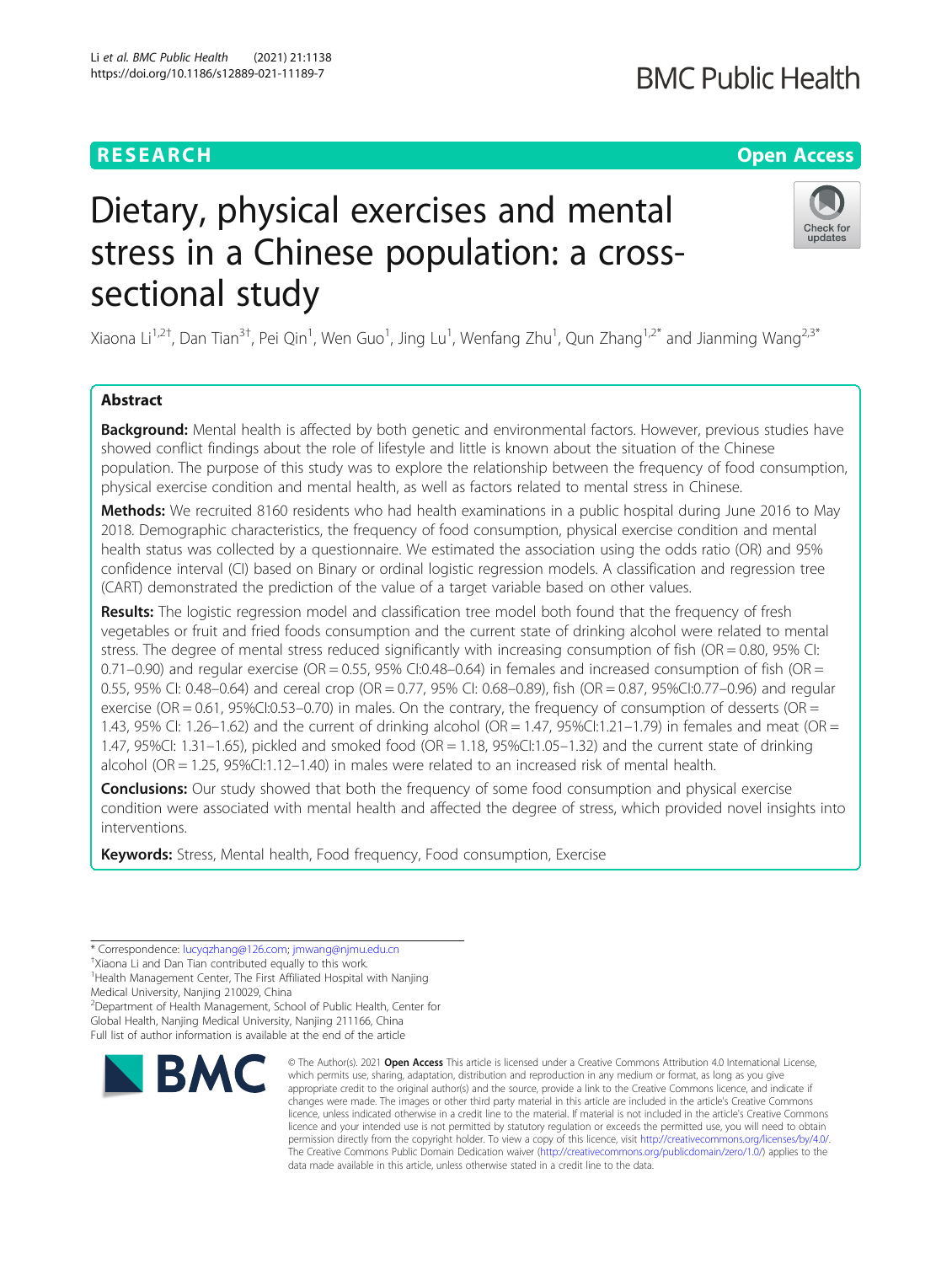# Introduction

Mental stress refers to the psychological confusion or threat caused by various irritating events and adverse factors in daily life. Mental stress is strongly linked to our health both physically and mentally [\[1](#page-8-0), [2](#page-8-0)]. Moderate stress has substantial, favorable effects on individual's work or study, while chronic excessive stress may trigger severe fatigue, exhaustion even psychological disorders [[3](#page-8-0)–[5\]](#page-8-0). As the pace of modern life is speeding up, the negative impact of mental stress on health has gained much more attention [[6,](#page-8-0) [7](#page-8-0)]. According to the World Health Organization, a quarter of people suffer from the mental stress in the world and which has been regarded as a health burden that should be highly valued [[8,](#page-8-0) [9](#page-8-0)]. Despite the fact that there is no an extraordinary solution at hand to entirely avoid mental stress, people try to abate and prevent it through therapy or external intervention. And several randomized clinical trials have found that meditation programs, yoga exercise and spa therapy may reduce the adverse effects of mental stress to some extent [[10](#page-8-0)–[12](#page-8-0)]. Given the economic burden that these measures may create, daily diet and physical exercises could be more operable tools in reducing mental stress currently.

There is a growing body of evidences that lifestyle factors, especially diet, have beneficial effects on mental stress. Scrieks et al. observed that drinking a moderate amount of alcohol might promote the recovery of endocrine stress response [[13\]](#page-8-0). Yoshikawa et al. reported a significant positive correlation between the frequency of fried food consumption and depressive symptoms among the Japanese population [\[14](#page-8-0)]. Furthermore, it has been found that increased intake of fruit and vegetables may help to reduce psychological pain in a follow-up study of psychological distress among middle-aged and elderly Australians [\[15](#page-8-0)]. Besides, moderate-intensity exercises are proved to decrease tumor necrosis factoralpha and improve mental health  $[16]$  $[16]$ . However, little is known about the relationship between mental stress and the frequency of food consumption and physical exercise condition in Chinese population.

Considering the important role of diet and exercise on mental stress, the purpose of this study was to explore the relationship between the frequency of food consumption, physical exercise condition and self-reported mental health in a Chinese population and to identify factors related to mental stress for future interventions.

# Materials and methods

# Participants and procedures

Participant data were used from a dataset containing the baseline information of 8160 people who took part in a routine health examination at the Health Management Center of the First Affiliated Hospital of Nanjing Medical University during June 2016 and May 2018. In the center, all subjects must accomplish a baseline health status survey questionnaire before checkup through the WeChat platform under the instructions of specialized medical staff. The initial purpose of the baseline questionnaire is to help medical staff understand the health status and living habits of the examinee, so as to better recommend physical examination items for them. It consists of 31 items concerning demography, present symptoms, history of disease and medication, family history of illness, health behavior issues and self-reported mental stress.

However, the questions pertaining to self-rated health and mental stresses were the focus of the analysis. A total of 18 items were used in the analysis at last. (1) For diet, we collected the frequency of cereal crops, meat, fish or other aquatic products, fresh vegetables or fruits, milk or dairy products, eggs, beans, desserts, fried foods, pickled or smoked foods, and nuts consumption (days per week). (2) In terms of physical exercise, variables include frequency (days per week), exercise duration (time per day). Refer to the American College of Sports Medicine's Guidelines for Exercise Testing and Prescription (10th ed), at least 30 min of moderate-intensity (distinguished by sweating or not during the exercise) physical activity per for 3 times per week was defined as "regular exercise". (3) The smoking situation was divided into smoking (at least 1 cigarette per day in the past year), former smoking (quit smoking for more than 6 months), and non-smoking. (4) Drinkers were referred to those who drink ≥1 time a month, and at least 1 cup each time (1 cup contains 10 g of ethanol, such as 20 mL wine, 300 mL beer, 100 mL red wine). Non-drinkers were those who drink  $< 1$  time per month. For drinkers, the average daily alcohol intake was calculated by the average use of wine, beer, red wine per time and the frequency (times per week). (5) To describe the mental health, participants indicated their degree of stress in life or work during the last 12 months from four categories- "not at all", "mild", "moderate", and "intense".

# Statistical analysis

We performed statistical analyses using SPSS 25 software. Continuous variables were described as the mean and standard deviation (SD), if does not conform to the normal distribution and with uneven variance they were described by the median method. Categorical variables were expressed in percentages and constituent ratios. The logistic regression model is insufficient to deal with the collinearity of variables, while the CART is not affected by the collinearity problems among variables in the analysis. The binary logistic regression model and classification and regression tree (CART) model were used to analyze factors related to mental stress. Both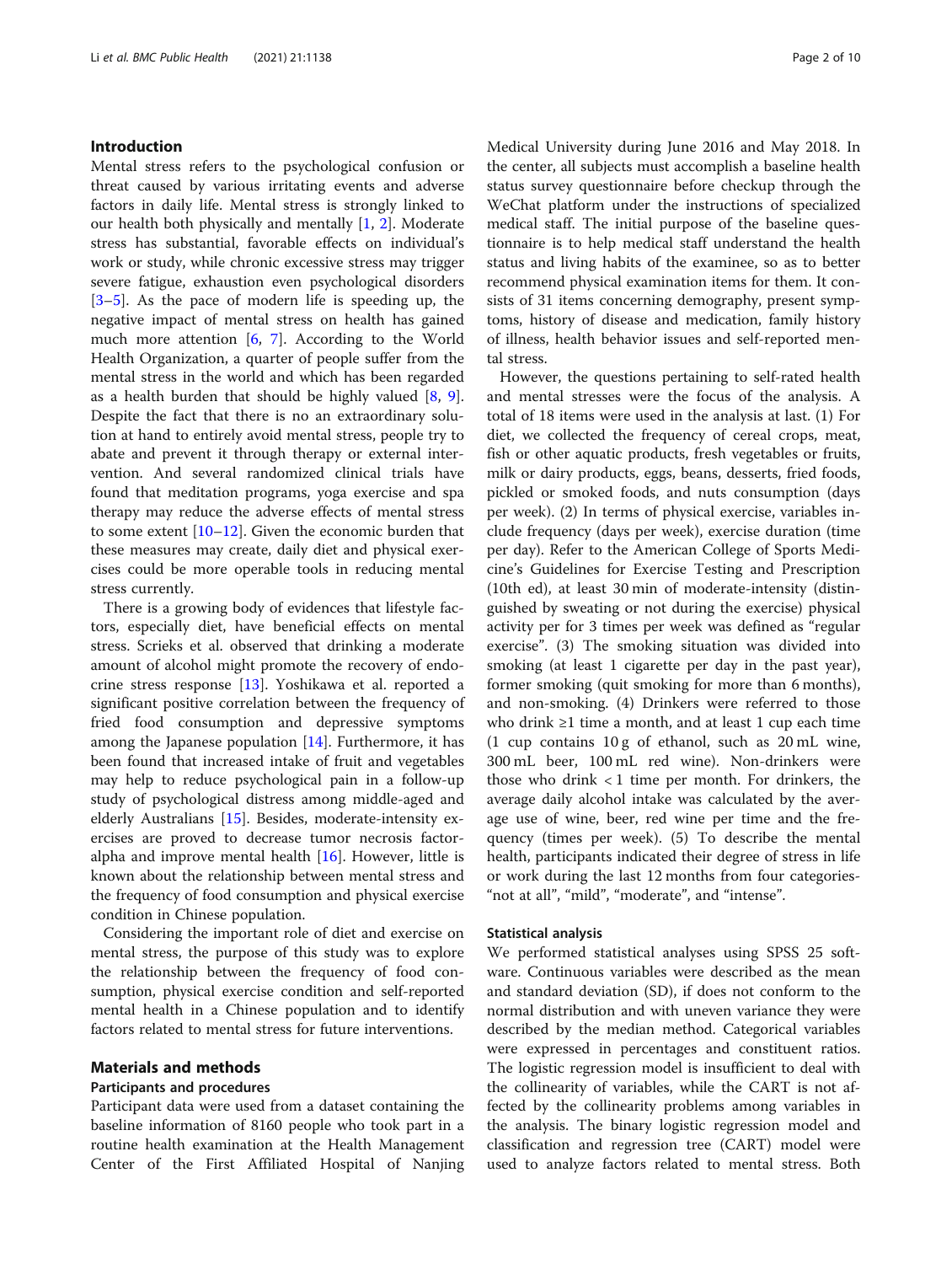| Terms                                 | Mental stress, n (%) |      | $\mathsf{Z}% _{T}=\mathsf{Z}_{T}\!\left( a,b\right) ,\ \mathsf{Z}=\mathsf{Z}_{T}$ | P          | <b>Adjusted OR</b>     | $P^*$    |
|---------------------------------------|----------------------|------|-----------------------------------------------------------------------------------|------------|------------------------|----------|
|                                       | No                   | Yes  |                                                                                   |            | $(95%$ CI)*            |          |
| Cereal crop (day/week)                |                      |      |                                                                                   |            |                        |          |
| $0 - 4$                               | 129                  | 712  | 23.34                                                                             | < 0.01     | $\mathbf{1}$           | 0.17     |
| $5 - 7$                               | 648                  | 2155 |                                                                                   |            | $0.85(0.68 - 1.07)$    |          |
| Meat (day/week)                       |                      |      |                                                                                   |            |                        |          |
| $0 - 4$                               | 475                  | 1761 | 0.02                                                                              | 0.88       |                        |          |
| $5 - 7$                               | 302                  | 1106 |                                                                                   |            |                        |          |
| Fresh vegetables or fruits (day/week) |                      |      |                                                                                   |            |                        |          |
| $0 - 4$                               | 168                  | 1028 | 56.18                                                                             | $< 0.01$   | $\mathbf{1}$           | $< 0.01$ |
| $5 - 7$                               | 609                  | 1839 |                                                                                   |            | $0.71$ $(0.57 - 0.87)$ |          |
| Fish or aquatic products (day/week)   |                      |      |                                                                                   |            |                        |          |
| $0 - 2$                               | 431                  | 1781 | 11.34                                                                             | $< 0.01$   | $\mathbf{1}$           | 0.01     |
| $2 - 7$                               | 346                  | 1086 |                                                                                   |            | $0.80$ (0.67-0.95)     |          |
| Milk or dairy products (day/week)     |                      |      |                                                                                   |            |                        |          |
| $<1\,$                                | 325                  | 970  | 17.05                                                                             | < 0.01     | $\mathbf{1}$           | 0.11     |
| $1 - 7$                               | 452                  | 1897 |                                                                                   |            | 1.16 (0.97-1.39)       |          |
| Eggs or their products (day/week)     |                      |      |                                                                                   |            |                        |          |
| $0 - 2$                               | 217                  | 938  | 6.48                                                                              | 0.01       | $\mathbf{1}$           | 0.21     |
| $3 - 7$                               | 560                  | 1929 |                                                                                   |            | $0.88$ $(0.72 - 1.07)$ |          |
| Legumes or their products (day/week)  |                      |      |                                                                                   |            |                        |          |
| $0 - 2$                               | 426                  | 1677 | 3.37                                                                              | 0.07       | $\mathbf{1}$           | 0.92     |
| $3 - 7$                               | 351                  | 1190 |                                                                                   |            | $1.01 (0.85 - 1.21)$   |          |
| Dessert (day/week)                    |                      |      |                                                                                   |            |                        |          |
| <1                                    | 374                  | 1051 | 33.81                                                                             | $< 0.01$   | $\mathbf{1}$           | 0.38     |
| $1 - 7$                               | 403                  | 1816 |                                                                                   |            | $1.08(0.90 - 1.30)$    |          |
| Fried food (day/week)                 |                      |      |                                                                                   |            |                        |          |
| $<\!1$                                | 577                  | 1649 | 72.10                                                                             | < 0.01     | $\mathbf{1}$           | $< 0.01$ |
| $1 - 7$                               | 200                  | 1218 |                                                                                   |            | $1.41(1.14 - 1.72)$    |          |
| Pickled or smoked food (day/week)     |                      |      |                                                                                   |            |                        |          |
| <1                                    | 482                  | 1684 | 2.76                                                                              | 0.09       | $\mathbf{1}$           | 0.68     |
| $1 - 7$                               | 295                  | 1183 |                                                                                   |            | $1.04(0.87 - 1.25)$    |          |
| Nuts (day/week)                       |                      |      |                                                                                   |            |                        |          |
| <1                                    | 365                  | 1324 | 0.39                                                                              | 0.82       |                        |          |
| $1 - 7$                               | 353                  | 1307 |                                                                                   |            |                        |          |
| Regular exercise                      |                      |      |                                                                                   |            |                        |          |
| $\rm No$                              | 538                  | 2333 | 54.14                                                                             | $< 0.01\,$ | $\mathbf{1}$           | < 0.01   |
| Yes                                   | 239                  | 533  |                                                                                   |            | $0.64$ $(0.53 - 0.77)$ |          |
| Marital status                        |                      |      |                                                                                   |            |                        |          |
| Unmarried/single                      | 48                   | 524  | 67.63                                                                             | $< 0.01\,$ | $\mathbf{1}$           | < 0.01   |
| Married                               | 729                  | 2343 |                                                                                   |            | $0.57$ $(0.41 - 0.79)$ |          |
| Age (years)                           |                      |      |                                                                                   |            |                        |          |
| $\leq 43$                             | 201                  | 1618 | 228.47                                                                            | $< 0.01$   | $\mathbf{1}$           | < 0.01   |
| >43                                   | 576                  | 1249 |                                                                                   |            | $0.37(0.30 - 0.44)$    |          |
| Smoking                               |                      |      |                                                                                   |            |                        |          |

# <span id="page-2-0"></span>Table 1 Binary logistic regression analysis of the generation of mental stress on female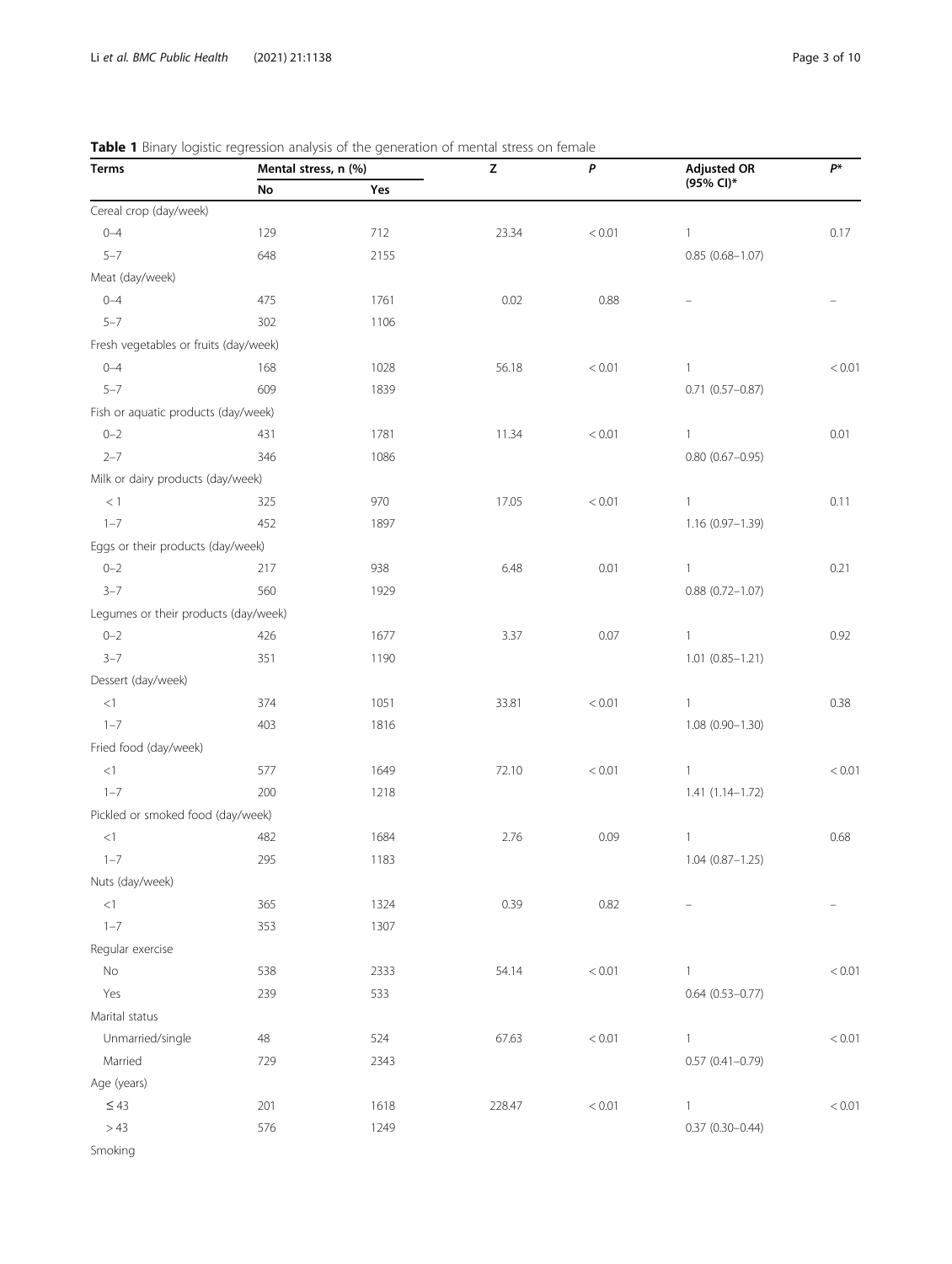| Terms            | Mental stress, n (%) |            |      | D      | <b>Adjusted OR</b>  | <b>D</b> * |
|------------------|----------------------|------------|------|--------|---------------------|------------|
|                  | No                   | <b>Yes</b> |      |        | (95% CI)*           |            |
| None/Former      | 763                  | 2797       | 1.11 | 0.29   |                     | 0.32       |
| Current          | 14                   | 70         |      |        | $0.73(0.39 - 1.36)$ |            |
| Drinking alcohol |                      |            |      |        |                     |            |
| None/Former      | 716                  | 2541       | 7.98 | < 0.01 |                     | 0.12       |
| Current          | 61                   | 326        |      |        | 1.27 (0.94-1.73)    |            |

Table 1 Binary logistic regression analysis of the generation of mental stress on female (Continued)

\*: Adjusted for marital status, age, smoking, drinking alcohol and other variables which were significant in the univariate analysis

models took the existence of mental stress  $(1 = yes, 0 =$ no) as the dependent variable. The CART model was established by chi-squared automatic interaction detector (CHAID). The minimum sample size of parent node and child node was 100 and 50 respectively, and the maximum number of growth layers of the tree is 3 layers. Then, we explored the main influencing factors of mental stress by establishing the ordered logistic model. All significance tests were double-tailed, and the difference was statistically significant if  $P < 0.05$ .

## Results

After excluding 13 people with missing data on the dietary condition, 8147 subjects were included in the analysis. Ages ranged from 18 to 87. The average age was  $43.1 \pm 0.1$  years. The ratio of male to female was 1.24:1, and the majority were married  $(n = 6751, 82.9\%)$ . The proportion of participants reporting mild, moderate, and intense stress was 17.7, 35.3, and 30.0%, respectively.

# Binary logistic regression analysis on factors related to mental stress

The binary logistic regression model was adjusted for age, marital status, smoking status and drinking alcohol circumstance. Analyses were stratified by gender groups. As shown in Table [1](#page-2-0) and Supplementary Table [2](#page-7-0), increased frequency of fresh vegetables or fruits  $(OR =$ 0.71, 95% CI: 0.57–0.87), fish (OR = 0.80, 95% CI: 0.67– 0.95) consumption and regular exercise (OR =  $0.64$ , 95% CI: 0.53–0.77) reduced the risk of mental stress. Contrarily, the higher frequency of fried foods  $(OR = 1.41,$ 95% CI: 1.14–1.72) intake increased the risk of mental stress. The situation of fresh vegetables or fruit consumption (OR = 0.71, 95%CI:0.58–0.87), fish (OR = 0.83, 95% CI: 0.69–0.99) consumption, and regular exercise (OR = 0.73, 95% CI: 0.59–0.90) in male were roughly parallel to female apart from meat  $(OR = 1.26, 95\% CI:$ 1.05–1.52) and milk (OR = 1.45, 95%CI:1.20–1.75) consumption (Table [2](#page-4-0)).

# CART analysis

We used the CART method to explore the role of different factors in the risk of mental stress. A total of 5 variables were included in the final model, including age, marital status, the state of drinking alcohol, the consumption of fresh vegetables or fruits, and fried foods (Fig. [1\)](#page-5-0). The probability of correctly predicting the mental stress was 83.0%. The first node is age, followed by the consumption of fresh vegetables or fruit and fried foods.

# Ordinal logistic regression analysis

We further performed an ordinal logistic regression model to explore factors related to the grade of mental stress stratified by gender. We first conducted a parallel line test, and then variables meeting the hypothesis were further analyzed in adjusted model. As shown in Fig. [2](#page-6-0), for females, consumption of dessert 3–7 days per week (OR = 1.43, 95% CI: 1.26–1.62) and the current state of drinking alcohol (OR =  $1.47, 95\%$ CI:1.21–1.79) were related to an increased risk of mental health; the consumption of fish  $3-7$  days per week (OR = 0.80, 95% CI: 0.71–0.90), eggs (OR = 0.87, 95%CI:0.76–1.00) and regular exercise (OR = 0.55, 95% CI: 0.48–0.64) decreased the risk of mental stress. For males, the increased frequency of cereal crops ( $OR = 0.77$ , 95% CI: 0.68–0.89) and fish (OR = 0.87, 95% CI: 0.77–0.98) consumption and regular exercise (OR =  $0.61$ ,  $95\%$ CI: $0.53-0.70$ ) contributed to a reduced risk of mental stress, while consumption of meat 5–7 days per week (OR = 1.47, 95% CI: 1.34–1.65) and picked or smoked food  $2-7$  days per week (OR = 1.18, 95% CI: 1.05–1.32) and the current state of drinking alcohol (OR = 1.25, 95% CI: 1.12–1.40) could increase the degree of mental stress.

# **Discussion**

Psychological stress has a deleterious effect on a wide range of physical and mental health outcomes with accumulating evidence that health practices/maladaptive be-haviors may mediate these relationships [\[17](#page-8-0)]. Considering the gender difference has been reported in lots of previous studies about the mental stress-related factors in which the stress level of women had significantly higher than that of men [[18](#page-8-0), [19\]](#page-8-0), we conducted analysis after adjusting the covariate factors according to gender. The logistic regression model and classification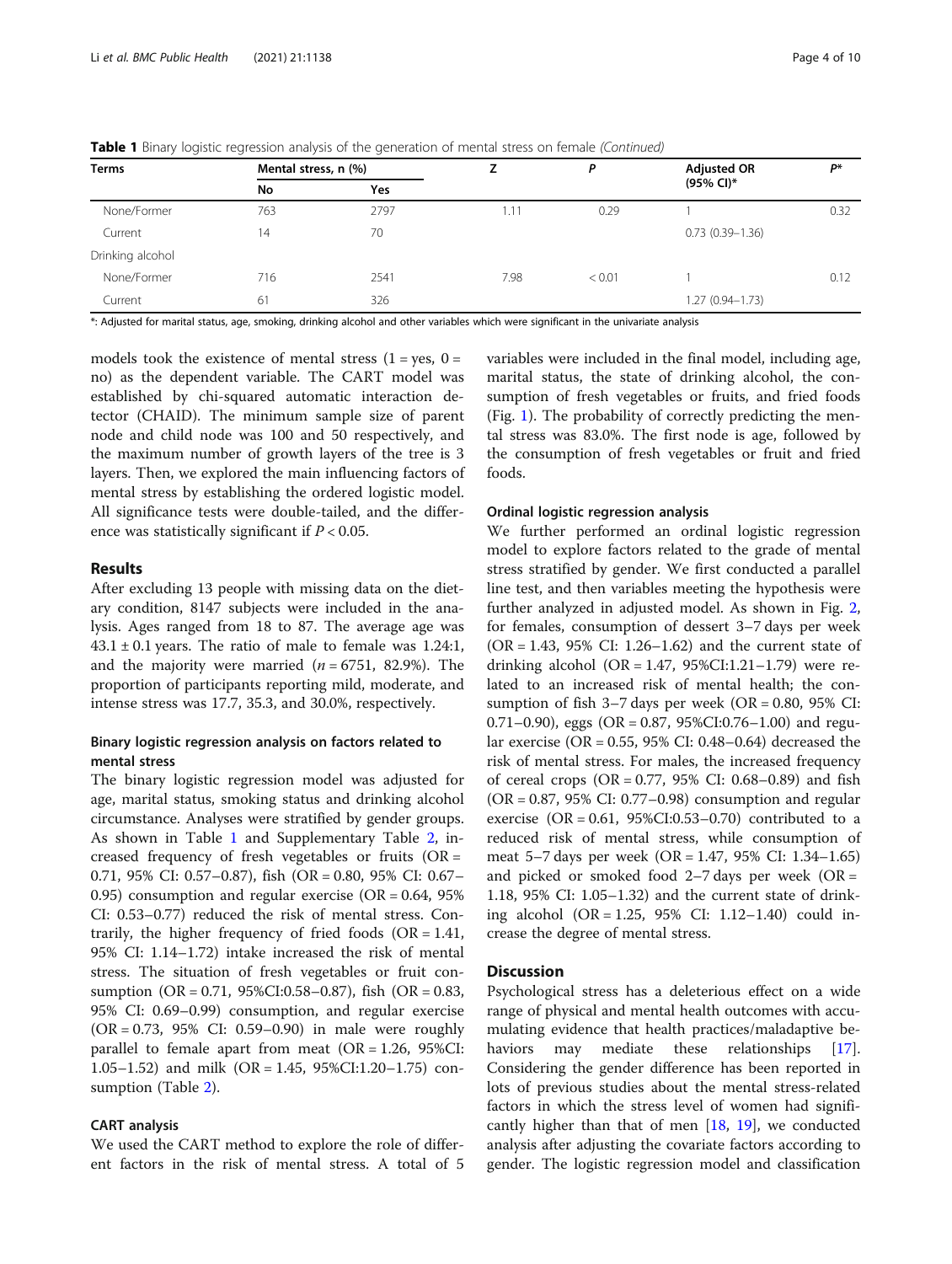| Terms                                 |     | Mental stress, n (%) |        | P      | <b>Adjusted OR</b>     | $P^*$      |
|---------------------------------------|-----|----------------------|--------|--------|------------------------|------------|
|                                       | No  | Yes                  |        |        | $(95%$ CI)*            |            |
| Cereal crop (day/week)                |     |                      |        |        |                        |            |
| $0 - 4$                               | 121 | 924                  | 4.22   | 0.04   | $\mathbf{1}$           | 0.88       |
| $5 - 7$                               | 486 | 2972                 |        |        | $1.02(0.81 - 1.29)$    |            |
| Meat (day/week)                       |     |                      |        |        |                        |            |
| $0 - 4$                               | 354 | 1943                 | 15.00  | < 0.01 | $\mathbf{1}$           | 0.01       |
| $5 - 7$                               | 253 | 1953                 |        |        | 1.26 (1.05-1.52)       |            |
| Fresh vegetables or fruits (day/week) |     |                      |        |        |                        |            |
| $0 - 4$                               | 212 | 1887                 | 38.51  | < 0.01 | $\mathbf{1}$           | < 0.01     |
| $5 - 7$                               | 395 | 2009                 |        |        | $0.71$ (0.58-0.87)     |            |
| Fish or aquatic products (day/week)   |     |                      |        |        |                        |            |
| $0 - 2$                               | 307 | 2182                 | 6.26   | 0.01   | $\mathbf{1}$           | 0.04       |
| $3 - 7$                               | 300 | 1714                 |        |        | $0.83$ (0.69-0.99)     |            |
| Milk or dairy products (day/week)     |     |                      |        |        |                        |            |
| $<1\,$                                | 346 | 1682                 | 40.58  | < 0.01 | $\mathbf{1}$           | < 0.01     |
| $1 - 7$                               | 261 | 2214                 |        |        | $1.45(1.20 - 1.75)$    |            |
| Eggs or their products (day/week)     |     |                      |        |        |                        |            |
| $0 - 2$                               | 235 | 1406                 | 1.56   | 0.21   |                        |            |
| $3 - 7$                               | 372 | 2490                 |        |        |                        |            |
| Legumes or their products (day/week)  |     |                      |        |        |                        |            |
| $0 - 2$                               | 326 | 2160                 | 0.64   | 0.42   |                        |            |
| $3 - 7$                               | 281 | 1736                 |        |        |                        |            |
| Dessert (day/week)                    |     |                      |        |        |                        |            |
| $<\!1$                                | 339 | 1796                 | 20.02  | < 0.01 | $\mathbf{1}$           | 0.67       |
| $1 - 7$                               | 268 | 2100                 |        |        | 1.04 (0.86-1.27)       |            |
| Fried food (day/week)                 |     |                      |        |        |                        |            |
| $<\!1$                                | 405 | 1990                 | 51.62  | < 0.01 | $\mathbf{1}$           | 0.07       |
| $1 - 7$                               | 202 | 1906                 |        |        | 1.22 (0.98-1.50)       |            |
| Pickled or smoked food (day/week)     |     |                      |        |        |                        |            |
| $<\!1$                                | 364 | 2018                 | 14.07  | < 0.01 | $\mathbf{1}$           | 0.09       |
| $1 - 7$                               | 243 | 1878                 |        |        | 1.18 (0.97-1.43)       |            |
| Nuts (day/week)                       |     |                      |        |        |                        |            |
| $<\!1$                                | 310 | 1876                 | 2.28   | 0.32   |                        |            |
| $1 - 7$                               | 263 | 1759                 |        |        |                        |            |
| Regular exercise                      |     |                      |        |        |                        |            |
| $\mathsf{No}$                         | 436 | 3151                 | 9.62   | < 0.01 | 1                      | < 0.01     |
| Yes                                   | 171 | 745                  |        |        | $0.73$ $(0.59 - 0.90)$ |            |
| Marital status                        |     |                      |        |        |                        |            |
| Unmarried/single                      | 52  | 772                  | 26.54  | < 0.01 | $\mathbf{1}$           |            |
| Married                               | 555 | 3124                 |        |        | $0.63$ (0.46-0.85)     | $< 0.01\,$ |
| Age (years)                           |     |                      |        |        |                        |            |
| $\leq 43$                             | 150 | 2140                 | 191.86 | < 0.01 | 1                      |            |
| >43                                   | 457 | 1756                 |        |        | $0.36(0.29 - 0.45)$    | < 0.01     |
| Smoking                               |     |                      |        |        |                        |            |

# <span id="page-4-0"></span>Table 2 Binary logistic regression analysis of the generation of mental stress on male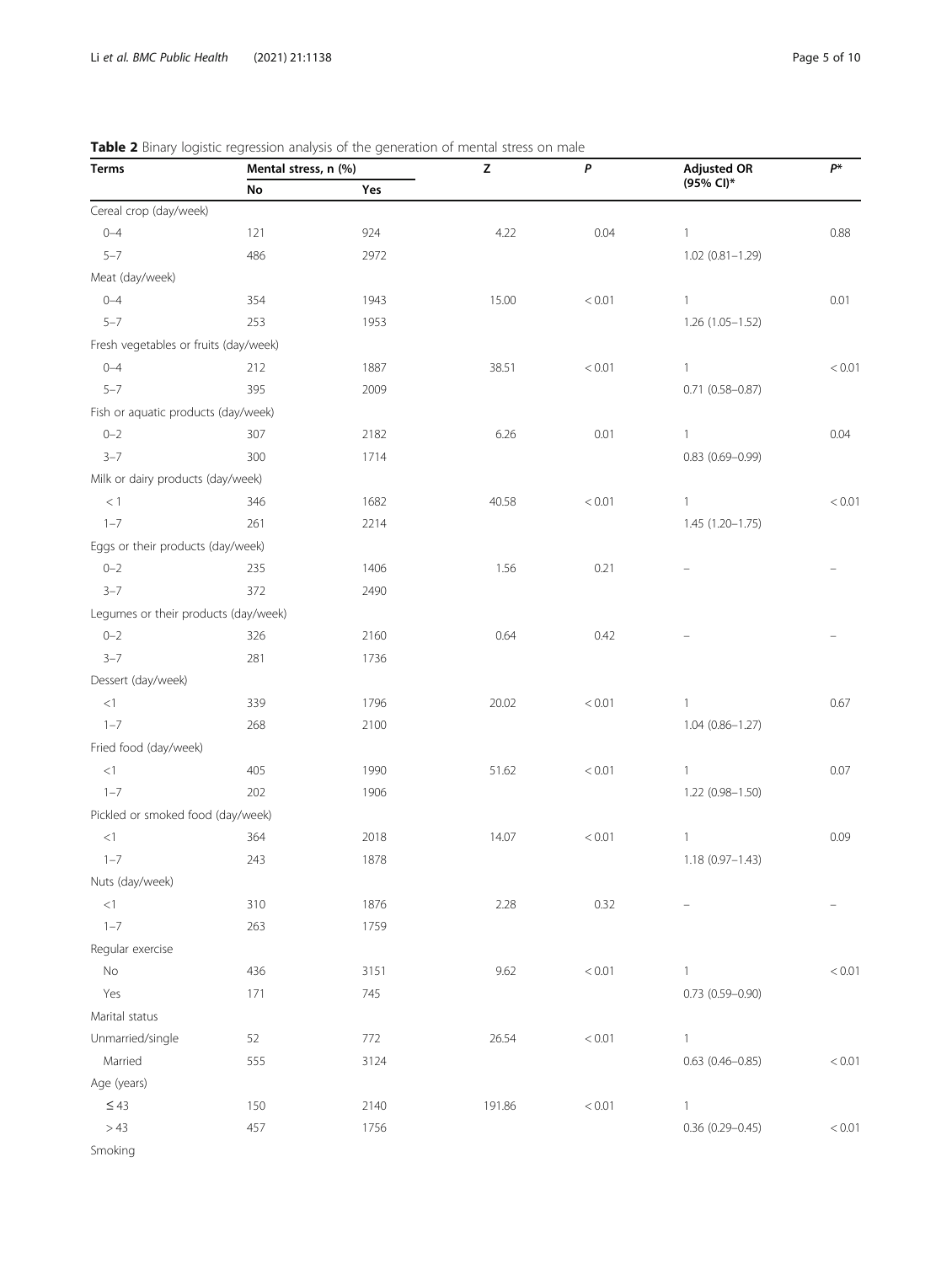| Terms            | Mental stress, n (%) |            |      | P    | <b>Adjusted OR</b>  | D*   |
|------------------|----------------------|------------|------|------|---------------------|------|
|                  | No                   | <b>Yes</b> |      |      | (95% CI)*           |      |
| None/Former      | 351                  | 2390       | 2.73 | 0.09 |                     | 0.06 |
| Current          | 256                  | 1506       |      |      | $0.84(0.70 - 1.01)$ |      |
| Drinking alcohol |                      |            |      |      |                     |      |
| None/Former      | 291                  | 1793       | 0.78 | 0.38 |                     | 0.01 |
| Current          | 316                  | 2103       |      |      | 1.26 (1.05-1.52)    |      |

<span id="page-5-0"></span>**Table 2** Binary logistic regression analysis of the generation of mental stress on male (Continued)

\*: Adjusted for marital status, age, smoking, drinking alcohol and other variables which were significant in the univariate analysis

tree model both reveal that higher consumption of fresh vegetables or fruit were associated with lower levels of mental stress. This finding is broadly consistent with many previous researches [[20](#page-8-0)–[23](#page-8-0)]. The protective effect of vegetables and fruit against mental stress may attribute to their plentiful antioxidant substances, which can reduce the oxidative stress and thus relieve damage to the components of neural cell [[24\]](#page-8-0). Besides, the high dietary fiber intake might be link to better mental health by influencing gut microbiota [\[25](#page-8-0)].

In addition, mounting evidences demonstrated that fish consumption (rich in omega-3 polyunsaturated fatty acids) might improve psychological health via antioxidant action and inflammatory responses, which were consistent with precious and our studies that proper intake of fish was beneficial to mental health [[26](#page-8-0)–[29](#page-9-0)]. But part of studies believed that dietary intake of omega-3 fatty acids showed no association with low mood level

[[30\]](#page-9-0). These conflicting findings probably due to the different dietary consumption levels of omega-3 fatty acids employed in different studies (ranging from 9.6 g/day to  $2.2$  g/day  $[30, 31]$  $[30, 31]$  $[30, 31]$  $[30, 31]$  $[30, 31]$  and the lack of distinction between intake of white versus fatty fish, which have varying contents of fatty acids (0.48 g/ 100 g in white fish (cod) to 5.33 g/100 g in fatty fish (mackerel) [[32\]](#page-9-0).

Conversely, frying can promote to generate the transfatty acids, and these substances accumulate in the body to increase plasma levels of inflammatory cytokines, that is, C-reactive protein, TNF-α, IL-1β and IL-6, which increase inflammation, thereby increasing the risk of mental health  $[33, 34]$  $[33, 34]$  $[33, 34]$  $[33, 34]$ . Our research also found that more frequent fried food consumption indicates higher mental stress. Higher consumption frequency of pickled or smoked food and meat in men and dessert in women were related to an increased risk of mental stress. Picked and smoked foods are classified as unhealthy food

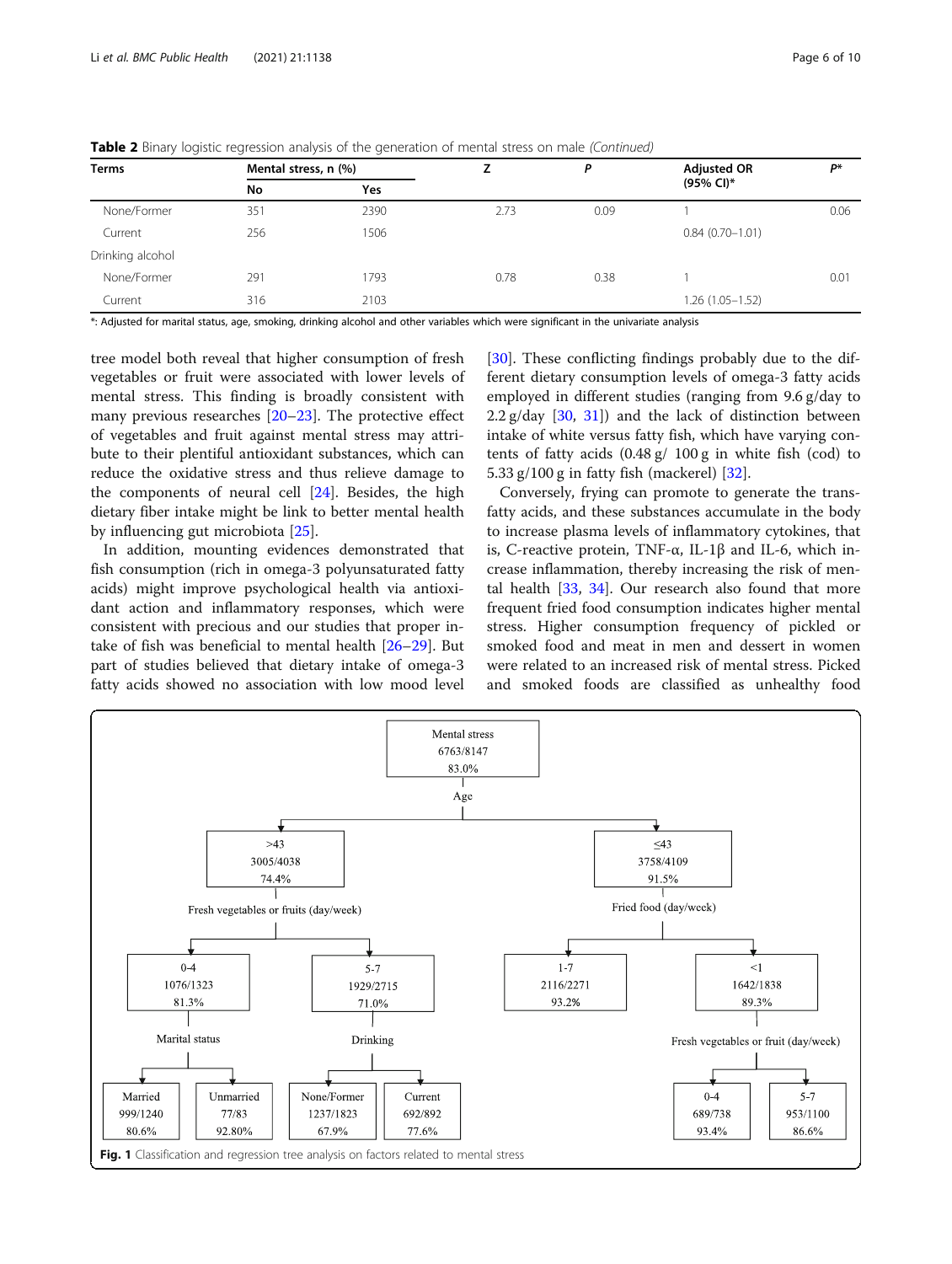- 1

<span id="page-6-0"></span>

| Terms                                                                                                                                                    | OR(95%CI)           |                                            | P-value        |
|----------------------------------------------------------------------------------------------------------------------------------------------------------|---------------------|--------------------------------------------|----------------|
| Meat (day/week)<br>$0 - 4$                                                                                                                               |                     |                                            |                |
| $5 - 7$                                                                                                                                                  | $1.07(0.95 - 1.21)$ |                                            | 0.25           |
| Fish or aquatic products (day/week)<br>$0 - 2$                                                                                                           |                     |                                            |                |
| $3 - 7$                                                                                                                                                  | $0.80(0.71 - 0.90)$ |                                            | < 0.01         |
| Eggs or their products (day/week)<br>$0 - 2$                                                                                                             |                     |                                            |                |
| $3 - 7$                                                                                                                                                  | $0.87(0.76 - 1.00)$ |                                            | 0.04           |
| Legumes or their products (day/week)<br>$0 - 2$                                                                                                          |                     |                                            |                |
| $3 - 7$                                                                                                                                                  | $0.91(0.81 - 1.04)$ |                                            | 0.17           |
| Dessert (day/week)<br>$<$ 1                                                                                                                              |                     |                                            |                |
| $1 - 7$                                                                                                                                                  | 1.43(1.26-1.62)     |                                            | < 0.01         |
| Pickled or smoked food (day/week)<br><1                                                                                                                  |                     |                                            |                |
| $1 - 7$                                                                                                                                                  | $1.08(0.96 - 1.22)$ |                                            | 0.19           |
| Regular exercise                                                                                                                                         |                     |                                            |                |
| no<br>yes                                                                                                                                                | $0.55(0.48-0.64)$ — |                                            | < 0.01         |
| <b>Smoking</b>                                                                                                                                           |                     |                                            |                |
| none/former<br>current                                                                                                                                   | $1.44(0.76 - 1.70)$ |                                            | 0.52           |
| Drinking alcohol                                                                                                                                         |                     |                                            |                |
| none/former                                                                                                                                              |                     |                                            |                |
| current                                                                                                                                                  | $1.47(1.21 - 1.79)$ |                                            | < 0.01         |
| B                                                                                                                                                        | 0.5                 | 1.5<br>$\mathbf{1}$<br>Adjusted Odds Ratio | $\overline{c}$ |
| <b>Terms</b>                                                                                                                                             | OR(95%CI)           |                                            | P-value        |
| Cereal crop (day/week)<br>$0 - 4$                                                                                                                        |                     |                                            |                |
| $5 - 7$                                                                                                                                                  | $0.77(0.68 - 0.89)$ |                                            | < 0.01         |
| Meat (day/week)                                                                                                                                          |                     |                                            |                |
| $0 - 4$<br>$5 - 7$                                                                                                                                       | $1.47(1.31 - 1.65)$ |                                            | < 0.01         |
| Fish or aquatic products (day/week)                                                                                                                      |                     |                                            |                |
| $0 - 2$<br>$3 - 7$                                                                                                                                       | $0.87(0.77-0.98)$   |                                            | 0.02           |
| Eggs or their products (day/week)                                                                                                                        |                     |                                            |                |
| $0 - 2$<br>$3 - 7$                                                                                                                                       | $1.06(0.94 - 1.20)$ |                                            | 0.35           |
| Legumes or their products (day/week)                                                                                                                     |                     |                                            |                |
| $0 - 2$<br>$3 - 7$                                                                                                                                       | $0.91(0.81 - 1.03)$ |                                            | 0.14           |
| Picked or smoked food (day/week)                                                                                                                         |                     |                                            |                |
| $<$ 1<br>$1 - 7$                                                                                                                                         |                     |                                            |                |
| Nuts (day/week)                                                                                                                                          | $1.18(1.05 - 1.32)$ |                                            | < 0.01         |
| $<$ 1                                                                                                                                                    |                     |                                            |                |
| $1 - 7$<br>Regular exercise                                                                                                                              | 1.08(0.96-1.21)     |                                            | 0.19           |
| no                                                                                                                                                       |                     |                                            |                |
| yes<br><b>Smoking</b>                                                                                                                                    | $0.61(0.53-0.70)$ - |                                            | < 0.01         |
| none/former                                                                                                                                              |                     |                                            |                |
| current                                                                                                                                                  | $0.94(0.83 - 1.05)$ |                                            | 0.28           |
| Drinking alcohol<br>none/former                                                                                                                          |                     |                                            |                |
| current                                                                                                                                                  | $1.25(1.12 - 1.40)$ |                                            | < 0.01         |
|                                                                                                                                                          | 0.5                 | $\mathbf{1}$                               | 1.5            |
| Fig. 2 Ordinal logistic regression analysis on factors related to mental stress. A Ordinal logistic regression analysis for the male. B Ordinal logistic |                     | Adjusted Odds Ratio                        |                |
| regression analysis for the female                                                                                                                       |                     |                                            |                |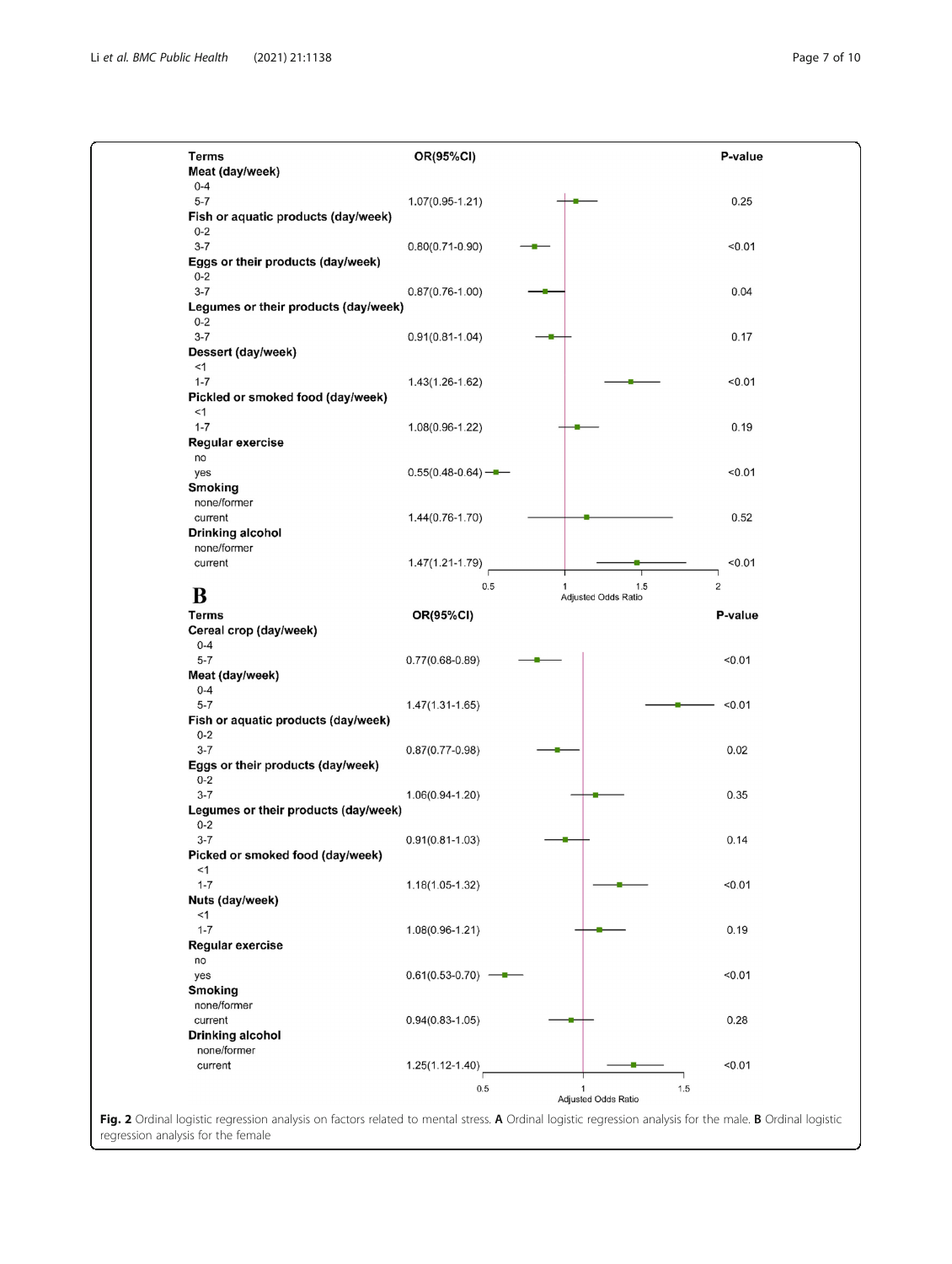<span id="page-7-0"></span>because of the production way and increased unhealthy food intake could lead to perceived stress in young males [[35,](#page-9-0) [36](#page-9-0)]. Although the meat contains high protein and essential sources of minerals such as iron and zinc which could be vitally important for mood stabilization, it also constitutes a relevant source of arachidonic acid, saturated fatty acid and cholesterol which may increase the risk of psychological depression by aggravating inflammation [[37](#page-9-0)–[39](#page-9-0)]. Desserts are usually full of fat and energy which are linked to increased stress while leading to obesity in women [\[40\]](#page-9-0). At the same time, highstressed women seemed to prefer sweet, high-fat food more than did low-stressed women [\[41](#page-9-0)].

Exercise is associated with less subjective stress and buffers the effects of stress on physical and psychological health, a finding that has been observed in numerous populations from college students to older adults to veterans with post-traumatic stress disorder [\[42](#page-9-0)–[44](#page-9-0)]. Our research also observed similar phenomenon that regular exercise exerts a positive effect on mental stress. However, not all studies found an association between stress and physical activity. The inconsistent results may be related to the differences in the methods of stress measurement, time duration or exercise intensity threshold between different studies.

Interestingly, the interaction between drinking alcohol condition and mental stress was bidirectional. Concretely, our data indicated that people who drank alcohol currently or drank more years (shown in supplementary table) had a higher probability of experiencing mental stress. And whether in cross-sectional or cohort researches, many researchers had founded that people with poor mental health were more possible to consume alcohol [[45](#page-9-0)–[47\]](#page-9-0). The alcohol could arouse the hypothalamic pituitary adrenal (HPA) axis and the glucocorticoid released from the end of this shaft would enter the circulation and thus activating the body's stress response systems [[48\]](#page-9-0). The effect of alcohol on generation and neurotransmission of dopamine also can not be ignored in mental stress development [[49,](#page-9-0) [50](#page-9-0)].

Nevertheless, drinking alcohol ≥30 g per day in females had positive something with mental stress (shown in supplementary table), consistent with some studies which suggested that alcohol has anxietyreducing properties and can relieve stress [[49,](#page-9-0) [51](#page-9-0)]. Hence, the link between drinking alcohol and mental stress seems complex and requires to be elucidated in more detailed and specific researches. And nicotine, as the major psychoactive component, has antidepressant and anxiolytic activity in both animals and humans [[52,](#page-9-0) [53\]](#page-9-0), which explained the fact that the negative relationship high smoking and mental stress for males to some extent.

# Limitations and future directions

Our study had several limitations. First of all, our research was based on the data collected by the participants' physical examination, which, as auxiliary data, has some limitations in providing complete information. For example, this data didn't have information on extraneous factors such as weight, height, the demand of losing weight, the participants' dietary control and exercise needs varied greatly among individuals, especially those were obese. Hence, the integrity of the data might be relatively poor. Second, the food consumption, physical exercise condition and mental stress assessment were all based on self-report, which may be affected by recalling bias. In addition, food frequency assessment was not specifically quantified, which might increase unmeasured variation, reduce precision and possibly also affects validity of the measurement. Finally, given the crosssectional nature of the study, we were not able to assess the causality between food intake, physical exercises and mental stress. Therefore, further studies is still needed to verify the relationship between the consumption of food, physical exercise condition and mental stress via more specific and objective questionnaires and longitudinal data to confirm our results.

# Conclusions

By a large sample survey, our study demonstrated that both the frequency of some food consumption and physical exercise condition were associated with mental health and affected the degree of stress in Chinese. Corresponding lifestyle changes may have a positive effect on reducing mental stress and improving the fitness level. However, further targeted longitudinal studies are needed to examine the causal association between mental stress and lifestyle, facilitating a better understanding of the pathways through which these variables are related.

#### Supplementary Information

The online version contains supplementary material available at [https://doi.](https://doi.org/10.1186/s12889-021-11189-7) [org/10.1186/s12889-021-11189-7.](https://doi.org/10.1186/s12889-021-11189-7)

Additional file 1: Supplementary Table 1. Binary logistic regression analysis of smoking situation on females. Supplementary Table 2. Binary logistic regression analysis of drinking alcohol situation on. **Supplementary Table 3.** Binary logistic regression analysis of smoking situation on males. Supplementary Table 4. Binary logistic regression analysis of drinking alcohol situation on males. Supplementary Table 5. Ordinal logistic regression analysis of smoking situation on females. Supplementary Table 6. Ordinal logistic regression analysis of drinking alcohol situation on. Supplementary Table 7. Ordinal logistic regression analysis of smoking situation on males. Supplementary Table 8. Ordinal logistic regression analysis of drinking alcohol situation on males.

Acknowledgements None.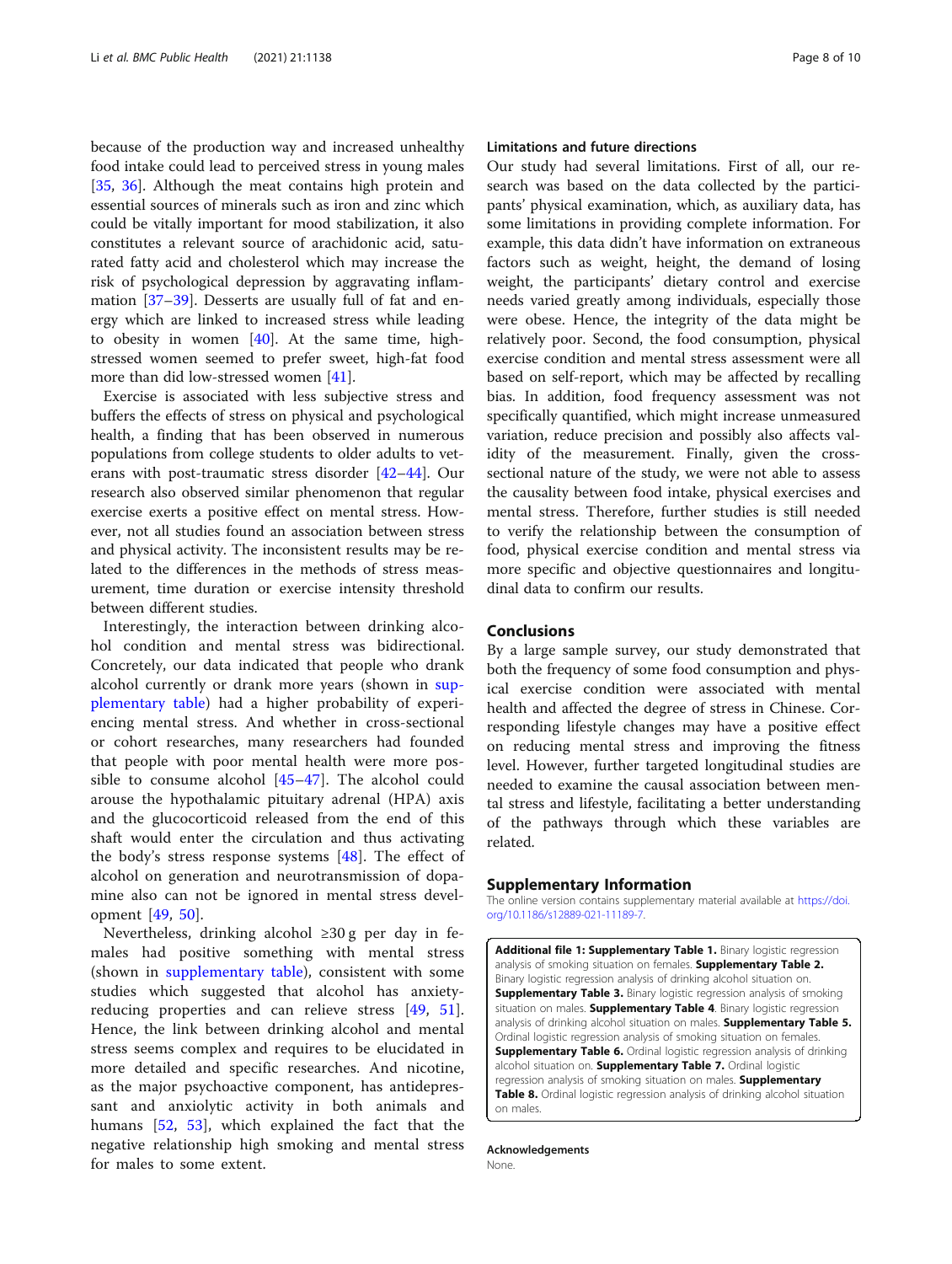## <span id="page-8-0"></span>Authors' contributions

Xiaona Li, Jianming Wang and Qun Zhang participated in the study design. Xiaona Li, Qin Pei, Wen Guo, Jing Lu and Wenfang Zhu were involved in the conduct of the study and data collection. Xiaona Li and Dan Tian made contributions to the data analysis and interpretation of the results. Dan Tian, Jianming Wang and Qun Zhang wrote and modified the manuscript and prepared the tables and figures. All authors. Gave final approval of the version to be published; have agreed on the journal to which the article has been submitted; and agreed to be accountable for all aspects of the work.

#### Funding

This study was funded by the Natural Science Foundation of the Jiangsu Higher Education Institutions of China (19KJB320010), Social Development Project of Jiangsu Province (BE2016787), Jiangsu Province Health and Family Planning Research Project (H2017019), and Priority Academic Program Development of Jiangsu Higher Education Institutions (PAPD). The funding agencies had no role in the study design, data collection, analysis, decision to publish, or preparation of the manuscript.

#### Availability of data and materials

The datasets used and/or analyzed for the current study are available from the corresponding author on reasonable request.

# **Declarations**

#### Ethics approval and consent to participate

This study was approved by the Ethics Committee of the First Affiliated Hospital of Nanjing Medical University (No.2018-SR-175). Written informed consent was obtained from study participants. The study was conducted in accordance with the Declaration of Helsinki.

#### Consent for publication

Not applicable.

#### Competing interests

The authors declare no conflict of interest.

#### Author details

<sup>1</sup> Health Management Center, The First Affiliated Hospital with Nanjing Medical University, Nanjing 210029, China. <sup>2</sup>Department of Health Management, School of Public Health, Center for Global Health, Nanjing Medical University, Nanjing 211166, China. <sup>3</sup>Department of Epidemiology, School of Public Health, Center for Global Health, Nanjing Medical University, Nanjing 211166, China.

# Received: 31 December 2020 Accepted: 1 June 2021 Published online: 14 June 2021

#### References

- 1. Navinés R, Martín-Santos R, Olivé V, Valdés M. Work-related stress: implications for physical and mental health. Med Clin. 2016;146(8):359–66. [https://doi.org/10.1016/j.medcli.2015.11.023.](https://doi.org/10.1016/j.medcli.2015.11.023)
- 2. Marin MF, Lord C, Andrews J, Juster RP, Sindi S, Arsenault-Lapierre G, et al. Chronic stress, cognitive functioning and mental health. Neurobiol Learn Mem. 2011;96(4):583–95. [https://doi.org/10.1016/j.nlm.2011.02.016.](https://doi.org/10.1016/j.nlm.2011.02.016)
- 3. Smeets T, Wolf OT, Giesbrecht T, Sijstermans K, Telgen S, Joëls M. Stress selectively and lastingly promotes learning of context-related high arousing information. Psychoneuroendocrinology. 2009;34(8):1152–61. [https://doi.](https://doi.org/10.1016/j.psyneuen.2009.03.001) [org/10.1016/j.psyneuen.2009.03.001.](https://doi.org/10.1016/j.psyneuen.2009.03.001)
- Yang L, Zhao Y, Wang Y, Liu L, Zhang X, Li B, et al. The effects of psychological stress on depression. Curr Neuropharmacol. 2015;13(4):494– 504. [https://doi.org/10.2174/1570159X1304150831150507.](https://doi.org/10.2174/1570159X1304150831150507)
- 5. Leone SS, Wessely S, Huibers MJ, Knottnerus JA, Kant I. Two sides of the same coin? On the history and phenomenology of chronic fatigue and burnout. Psychol Health. 2011;26(4):449–64. [https://doi.org/10.1080/0887044](https://doi.org/10.1080/08870440903494191) [0903494191.](https://doi.org/10.1080/08870440903494191)
- Prior A, Fenger-Grøn M, Larsen KK, Larsen FB, Robinson KM, Nielsen MG, et al. The association between perceived stress and mortality among people with multimorbidity: a prospective population-based cohort study. Am J Epidemiol. 2016;184(3):199–210. <https://doi.org/10.1093/aje/kwv324>.
- 7. McEwen BS. Biomarkers for assessing population and individual health and disease related to stress and adaptation. Metab Clin Exp. 2015;64(3 Suppl 1): S2–s10. [https://doi.org/10.1016/j.metabol.2014.10.029.](https://doi.org/10.1016/j.metabol.2014.10.029)
- Rehm J, Shield KD. Global burden of disease and the impact of mental and addictive disorders. Curr Psychiat Rep. 2019;21(2):10. [https://doi.org/10.1007/](https://doi.org/10.1007/s11920-019-0997-0) [s11920-019-0997-0.](https://doi.org/10.1007/s11920-019-0997-0)
- Głąbska D, Guzek D, Groele B, Gutkowska K. Fruit and vegetable intake and mental health in adults: a systematic review. Nutrients. 2020;12(1):115. [https://doi.org/10.3390/nu12010115.](https://doi.org/10.3390/nu12010115)
- 10. Goyal M, Singh S, Sibinga EM, Gould NF, Rowland-Seymour A, Sharma R, et al. Meditation programs for psychological stress and well-being: a systematic review and meta-analysis. JAMA Intern Med. 2014;174(3):357–68. <https://doi.org/10.1001/jamainternmed.2013.13018>.
- 11. Yang B, Qin QZ, Han LL, Lin J, Chen Y. Spa therapy (balneotherapy) relieves mental stress, sleep disorder, and general health problems in sub-healthy people. Int J Biometeorol. 2018;62(2):261–72. [https://doi.org/10.1007/s00484-](https://doi.org/10.1007/s00484-017-1447-5) [017-1447-5](https://doi.org/10.1007/s00484-017-1447-5).
- 12. Lin SL, Huang CY, Shiu SP, Yeh SH. Effects of yoga on stress, stress adaption, and heart rate variability among mental health professionals--a randomized controlled trial. Worldviews Evid-Based Nurs. 2015;12(4):236–45. [https://doi.](https://doi.org/10.1111/wvn.12097) [org/10.1111/wvn.12097](https://doi.org/10.1111/wvn.12097).
- 13. Schrieks IC, Joosten MM, Klöpping-Ketelaars WA, Witkamp RF, Hendriks HF. Moderate alcohol consumption after a mental stressor attenuates the endocrine stress response. Alcohol. 2016;57:29–34. [https://doi.org/10.1016/j.a](https://doi.org/10.1016/j.alcohol.2016.10.006) [lcohol.2016.10.006](https://doi.org/10.1016/j.alcohol.2016.10.006).
- 14. Yoshikawa E, Nishi D, Matsuoka YJ. Association between frequency of fried food consumption and resilience to depression in Japanese company workers: a cross-sectional study. Lipids Health Dis. 2016;15(1):156. [https://doi.](https://doi.org/10.1186/s12944-016-0331-3) [org/10.1186/s12944-016-0331-3](https://doi.org/10.1186/s12944-016-0331-3).
- 15. Nguyen B, Ding D, Mihrshahi S. Fruit and vegetable consumption and psychological distress: cross-sectional and longitudinal analyses based on a large Australian sample. BMJ Open. 2017;7(3):e014201. [https://doi.org/10.113](https://doi.org/10.1136/bmjopen-2016-014201) [6/bmjopen-2016-014201.](https://doi.org/10.1136/bmjopen-2016-014201)
- 16. Paolucci EM, Loukov D, Bowdish DME, Heisz JJ. Exercise reduces depression and inflammation but intensity matters. Biol Psychol. 2018;133:79–84. <https://doi.org/10.1016/j.biopsycho.2018.01.015>.
- 17. McEwen BS. Stress, adaptation, and disease. Allostasis and allostatic load. Ann N Y Acad Sci. 1998;840(1):33–44. <https://doi.org/10.1111/j.1749-6632.1998.tb09546.x>.
- 18. Yada H, Abe H, Omori H, Matsuo H, Masaki O, Ishida Y, et al. Differences in job stress experienced by female and male Japanese psychiatric nurses. Int J Ment Health Nurs. 2014;23(5):468–76. [https://doi.org/10.1111/inm.12080.](https://doi.org/10.1111/inm.12080)
- 19. Redondo-Flórez L, Tornero-Aguilera JF, Ramos-Campo DJ, Clemente-Suárez VJ. Gender differences in stress- and burnout-related factors of university professors. Biomed Res Int. 2020;2020:6687358. [https://doi.org/10.1155/2020/](https://doi.org/10.1155/2020/6687358) [6687358.](https://doi.org/10.1155/2020/6687358)
- 20. Gehlich KH, Beller J, Lange-Asschenfeldt B, Köcher W, Meinke MC, Lademann J. Consumption of fruits and vegetables: improved physical health, mental health, physical functioning and cognitive health in older adults from 11 European countries. Aging Ment Health. 2020;24(4):634–41. <https://doi.org/10.1080/13607863.2019.1571011>.
- 21. Saghafian F, Malmir H, Saneei P, Keshteli AH, Hosseinzadeh-Attar MJ, Afshar H, et al. Consumption of fruit and vegetables in relation with psychological disorders in Iranian adults. Eur J Nutr. 2018;57(6):2295–306. [https://doi.org/1](https://doi.org/10.1007/s00394-018-1652-y) [0.1007/s00394-018-1652-y](https://doi.org/10.1007/s00394-018-1652-y).
- 22. Tuck NJ, Farrow C, Thomas JM. Assessing the effects of vegetable consumption on the psychological health of healthy adults: a systematic review of prospective research. Am J Clin Nutr. 2019;110(1):196–211. [https://](https://doi.org/10.1093/ajcn/nqz080) [doi.org/10.1093/ajcn/nqz080](https://doi.org/10.1093/ajcn/nqz080).
- 23. Boehm JK, Soo J, Zevon ES, Chen Y, Kim ES, Kubzansky LD. Longitudinal associations between psychological well-being and the consumption of fruits and vegetables. Health Psychol. 2018;37(10):959–67. <https://doi.org/10.1037/hea0000643>.
- 24. Gehlich KH, Beller J, Lange-Asschenfeldt B, Köcher W, Meinke MC, Lademann J. Fruit and vegetable consumption is associated with improved mental and cognitive health in older adults from non-Western developing countries. Public Health Nutr. 2019;22(4):689–96. <https://doi.org/10.1017/S1368980018002525>.
- 25. Cheng HY, Shi YX, Yu FN, Zhao HZ, Zhang JH, Song M. Association between vegetables and fruits consumption and depressive symptoms in a middleaged Chinese population: an observational study. Medicine. 2019;98(18): e15374. [https://doi.org/10.1097/MD.0000000000015374.](https://doi.org/10.1097/MD.0000000000015374)
- 26. Sanchez-Villegas A, Henríquez P, Figueiras A, Ortuño F, Lahortiga F, Martínez-González MA. Long chain omega-3 fatty acids intake, fish